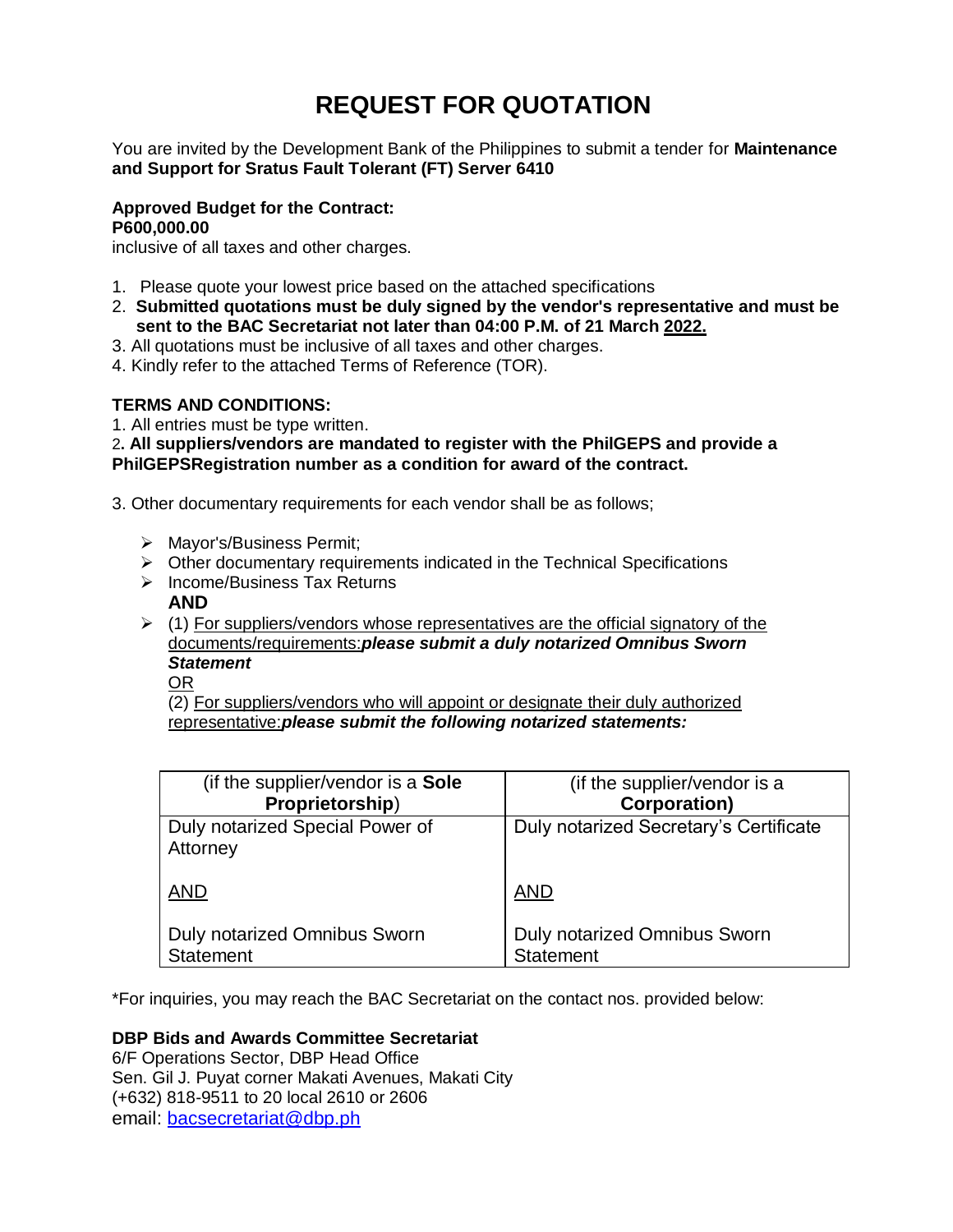| I. BACKGROUND<br>The Stratus Fault Tolerant (FT) Server 6410 is the machine being used to run the Postilion<br>ATM Switch System of the Bank.<br>The maintenance and support commencing one (1) year from the receipt of the<br>Notice to Proceed (NTP).<br>1. Vendor must submit the following BAC documentary requirements in compliance to 2016<br>Revised Implementing Rules and Regulations (IRR) of Republic Act (RA) 9184 on<br>Government Procurement Law as follows:<br>> Valid and Current PhilGEPS Registration Number<br>> Updated Business or Mayor's Permit<br>> Updated Business or Income Tax Return (ITR)<br>2. The vendor should be an authorized maintenance provider of Stratus Fault Tolerant (FT)<br>Servers.<br>3. Vendor should issue the Maintenance Certificate for the duration of the period<br>coverage as provided under Section 2.<br>4. Vendor must open/maintain a Savings Deposit Account with DBP where payments shall<br>be credited within fifteen (15) calendar days from issuance of Notice of Award (NOA).<br>FT Service Coverage<br><b>Platform Support</b><br>Proactive System Monitoring<br>8 X 5<br>Uptime assurance software upgrades<br>Yes<br>Software support response (critical)<br>8 X 5<br>Hardware support response (critical)<br>8 X 5<br>Initial incident response<br>8X5<br>Advance parts exchange/parts repair<br>Next business day shipment from Stratus<br>Part Depot<br><b>Service Level Agreement</b><br>Critical<br>Description<br>Resolution Time<br>Response Time<br>System used in a production or<br>2 local business hours<br>24 Hours<br>development environment is completely<br>$(810.5 M-F)$<br>unavailable to users | MAINTENANCE AND SUPPORT FOR STRATUS FAULT TOLERANT (FT) SERVER 6410<br><b>TECHNICAL SPECIFICATIONS</b> |  |
|--------------------------------------------------------------------------------------------------------------------------------------------------------------------------------------------------------------------------------------------------------------------------------------------------------------------------------------------------------------------------------------------------------------------------------------------------------------------------------------------------------------------------------------------------------------------------------------------------------------------------------------------------------------------------------------------------------------------------------------------------------------------------------------------------------------------------------------------------------------------------------------------------------------------------------------------------------------------------------------------------------------------------------------------------------------------------------------------------------------------------------------------------------------------------------------------------------------------------------------------------------------------------------------------------------------------------------------------------------------------------------------------------------------------------------------------------------------------------------------------------------------------------------------------------------------------------------------------------------------------------------------------------------------------------------------------|--------------------------------------------------------------------------------------------------------|--|
|                                                                                                                                                                                                                                                                                                                                                                                                                                                                                                                                                                                                                                                                                                                                                                                                                                                                                                                                                                                                                                                                                                                                                                                                                                                                                                                                                                                                                                                                                                                                                                                                                                                                                            |                                                                                                        |  |
|                                                                                                                                                                                                                                                                                                                                                                                                                                                                                                                                                                                                                                                                                                                                                                                                                                                                                                                                                                                                                                                                                                                                                                                                                                                                                                                                                                                                                                                                                                                                                                                                                                                                                            |                                                                                                        |  |
| II. PERIOD COVERAGE                                                                                                                                                                                                                                                                                                                                                                                                                                                                                                                                                                                                                                                                                                                                                                                                                                                                                                                                                                                                                                                                                                                                                                                                                                                                                                                                                                                                                                                                                                                                                                                                                                                                        |                                                                                                        |  |
|                                                                                                                                                                                                                                                                                                                                                                                                                                                                                                                                                                                                                                                                                                                                                                                                                                                                                                                                                                                                                                                                                                                                                                                                                                                                                                                                                                                                                                                                                                                                                                                                                                                                                            |                                                                                                        |  |
| III. VENDOR REQUIREMENTS<br>IV. MAINTENANCE AND SUPPORT INCLUSIONS                                                                                                                                                                                                                                                                                                                                                                                                                                                                                                                                                                                                                                                                                                                                                                                                                                                                                                                                                                                                                                                                                                                                                                                                                                                                                                                                                                                                                                                                                                                                                                                                                         |                                                                                                        |  |
|                                                                                                                                                                                                                                                                                                                                                                                                                                                                                                                                                                                                                                                                                                                                                                                                                                                                                                                                                                                                                                                                                                                                                                                                                                                                                                                                                                                                                                                                                                                                                                                                                                                                                            |                                                                                                        |  |
|                                                                                                                                                                                                                                                                                                                                                                                                                                                                                                                                                                                                                                                                                                                                                                                                                                                                                                                                                                                                                                                                                                                                                                                                                                                                                                                                                                                                                                                                                                                                                                                                                                                                                            |                                                                                                        |  |
|                                                                                                                                                                                                                                                                                                                                                                                                                                                                                                                                                                                                                                                                                                                                                                                                                                                                                                                                                                                                                                                                                                                                                                                                                                                                                                                                                                                                                                                                                                                                                                                                                                                                                            |                                                                                                        |  |
|                                                                                                                                                                                                                                                                                                                                                                                                                                                                                                                                                                                                                                                                                                                                                                                                                                                                                                                                                                                                                                                                                                                                                                                                                                                                                                                                                                                                                                                                                                                                                                                                                                                                                            |                                                                                                        |  |
|                                                                                                                                                                                                                                                                                                                                                                                                                                                                                                                                                                                                                                                                                                                                                                                                                                                                                                                                                                                                                                                                                                                                                                                                                                                                                                                                                                                                                                                                                                                                                                                                                                                                                            |                                                                                                        |  |
|                                                                                                                                                                                                                                                                                                                                                                                                                                                                                                                                                                                                                                                                                                                                                                                                                                                                                                                                                                                                                                                                                                                                                                                                                                                                                                                                                                                                                                                                                                                                                                                                                                                                                            |                                                                                                        |  |
|                                                                                                                                                                                                                                                                                                                                                                                                                                                                                                                                                                                                                                                                                                                                                                                                                                                                                                                                                                                                                                                                                                                                                                                                                                                                                                                                                                                                                                                                                                                                                                                                                                                                                            |                                                                                                        |  |
|                                                                                                                                                                                                                                                                                                                                                                                                                                                                                                                                                                                                                                                                                                                                                                                                                                                                                                                                                                                                                                                                                                                                                                                                                                                                                                                                                                                                                                                                                                                                                                                                                                                                                            |                                                                                                        |  |
|                                                                                                                                                                                                                                                                                                                                                                                                                                                                                                                                                                                                                                                                                                                                                                                                                                                                                                                                                                                                                                                                                                                                                                                                                                                                                                                                                                                                                                                                                                                                                                                                                                                                                            |                                                                                                        |  |
|                                                                                                                                                                                                                                                                                                                                                                                                                                                                                                                                                                                                                                                                                                                                                                                                                                                                                                                                                                                                                                                                                                                                                                                                                                                                                                                                                                                                                                                                                                                                                                                                                                                                                            |                                                                                                        |  |
|                                                                                                                                                                                                                                                                                                                                                                                                                                                                                                                                                                                                                                                                                                                                                                                                                                                                                                                                                                                                                                                                                                                                                                                                                                                                                                                                                                                                                                                                                                                                                                                                                                                                                            |                                                                                                        |  |
|                                                                                                                                                                                                                                                                                                                                                                                                                                                                                                                                                                                                                                                                                                                                                                                                                                                                                                                                                                                                                                                                                                                                                                                                                                                                                                                                                                                                                                                                                                                                                                                                                                                                                            |                                                                                                        |  |
|                                                                                                                                                                                                                                                                                                                                                                                                                                                                                                                                                                                                                                                                                                                                                                                                                                                                                                                                                                                                                                                                                                                                                                                                                                                                                                                                                                                                                                                                                                                                                                                                                                                                                            |                                                                                                        |  |
|                                                                                                                                                                                                                                                                                                                                                                                                                                                                                                                                                                                                                                                                                                                                                                                                                                                                                                                                                                                                                                                                                                                                                                                                                                                                                                                                                                                                                                                                                                                                                                                                                                                                                            |                                                                                                        |  |
|                                                                                                                                                                                                                                                                                                                                                                                                                                                                                                                                                                                                                                                                                                                                                                                                                                                                                                                                                                                                                                                                                                                                                                                                                                                                                                                                                                                                                                                                                                                                                                                                                                                                                            |                                                                                                        |  |

**College**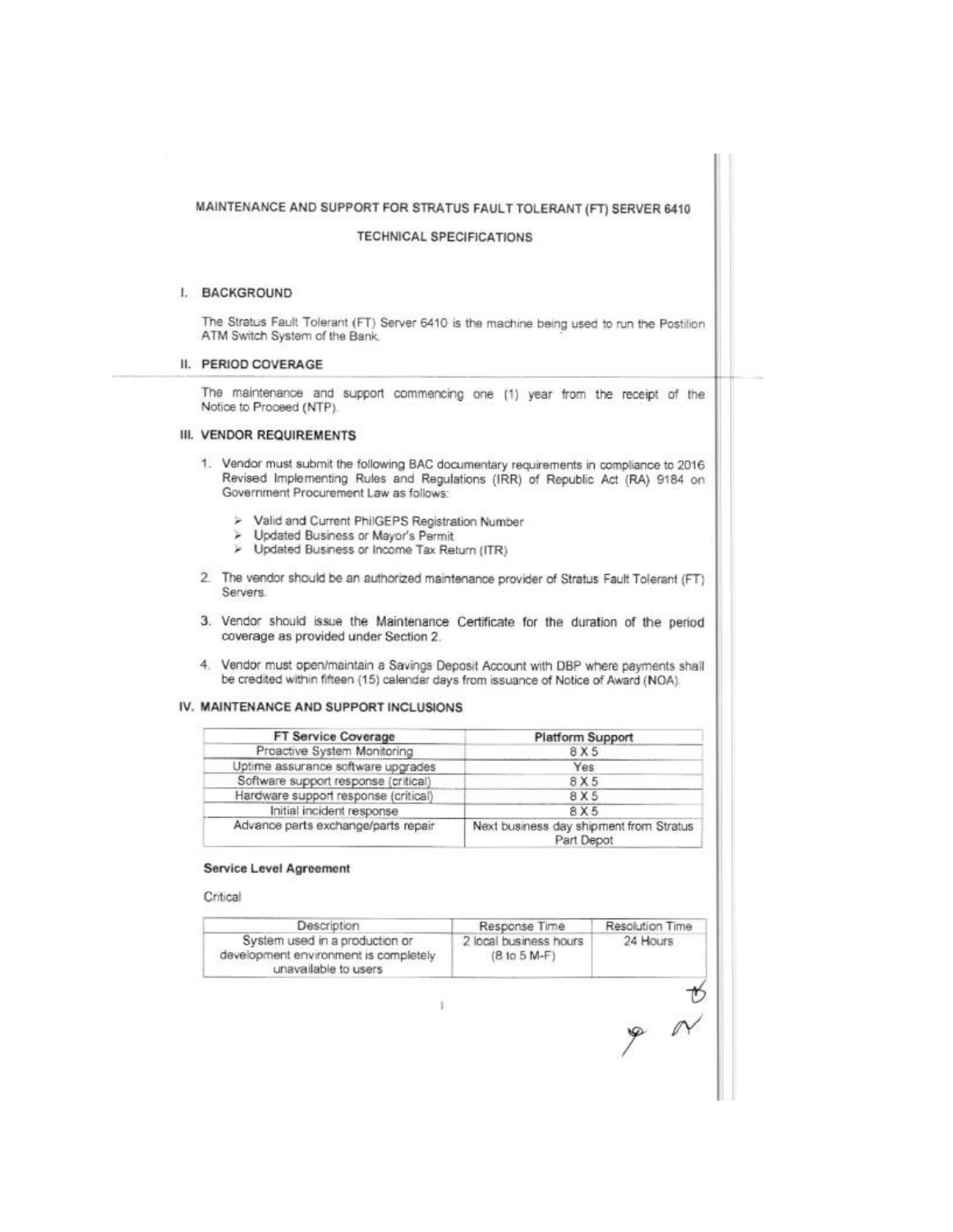## Stratus Fault Tolerant (FT) Server 6410 Maintenance and Support Arrangement **Technical Specifications**

#### Serious Description Response Time Resolution Time Serious interruptions to normal operations 6 local business hours 24 Hours of a Covered System used in a production (8 to 5 M-F) or development environment

## Moderate

۰.

| Description                                                                                                                                               | Response Time                            | <b>Resolution Time</b> |
|-----------------------------------------------------------------------------------------------------------------------------------------------------------|------------------------------------------|------------------------|
| Non-serious interruptions (no effect on<br>productive use) in normal operations of a<br>Covered System used in a production or<br>development environment | 8 local business hours<br>$(8 to 5 M-F)$ | 36 Hours               |

#### Minor

| Description                                                                                                                              | Response Time                            | Resolution Time |  |
|------------------------------------------------------------------------------------------------------------------------------------------|------------------------------------------|-----------------|--|
| Minimal or no interruptions in normal-to-<br>normal operations of a Covered System<br>used in a production or development<br>environment | 8 local business hours<br>$(8 to 5 M-F)$ | 36 Hours        |  |

| Configured<br>System | <b>Description</b>                                                             | Qty |
|----------------------|--------------------------------------------------------------------------------|-----|
| P6410-2S             | FT Server 6410 Rack mountable, 2-way, DMR, two<br>2.5 GHz ten -core processors |     |
| SO739-CAL            | Client Access License for Windows 2012 (5 user CAL<br>version)                 |     |
| SO749-SE             | Microsoft Windows Server 2012 Standard Edition, np<br>CALs, 2 CPU              |     |
| M255                 | 8 GB DIMM - DDR3 1600 Mhz 1.35V                                                | 16  |
| D345E                | 300GB 15K RPM SAS 2.50inch disk drive                                          | 8   |
| D349                 | 1.2 TB 10K SAS 2.5-inch HDD                                                    | 8   |
| U105-C               | Dual-port Ethernet Server Adapter 10/100/1000BASE-<br>$T(RJ-45 copper)$        | 2   |
| <b>V115F</b>         | FT Server USB Keyboard/Mouse                                                   |     |
| C660                 | ASN Modem for FT Server                                                        |     |

## V. APPROVED BUDGET

The Approved Budget for the Contract (ABC) is P600,000.00.

 $\frac{1}{\sqrt{2}}$ 

 $\overline{z}$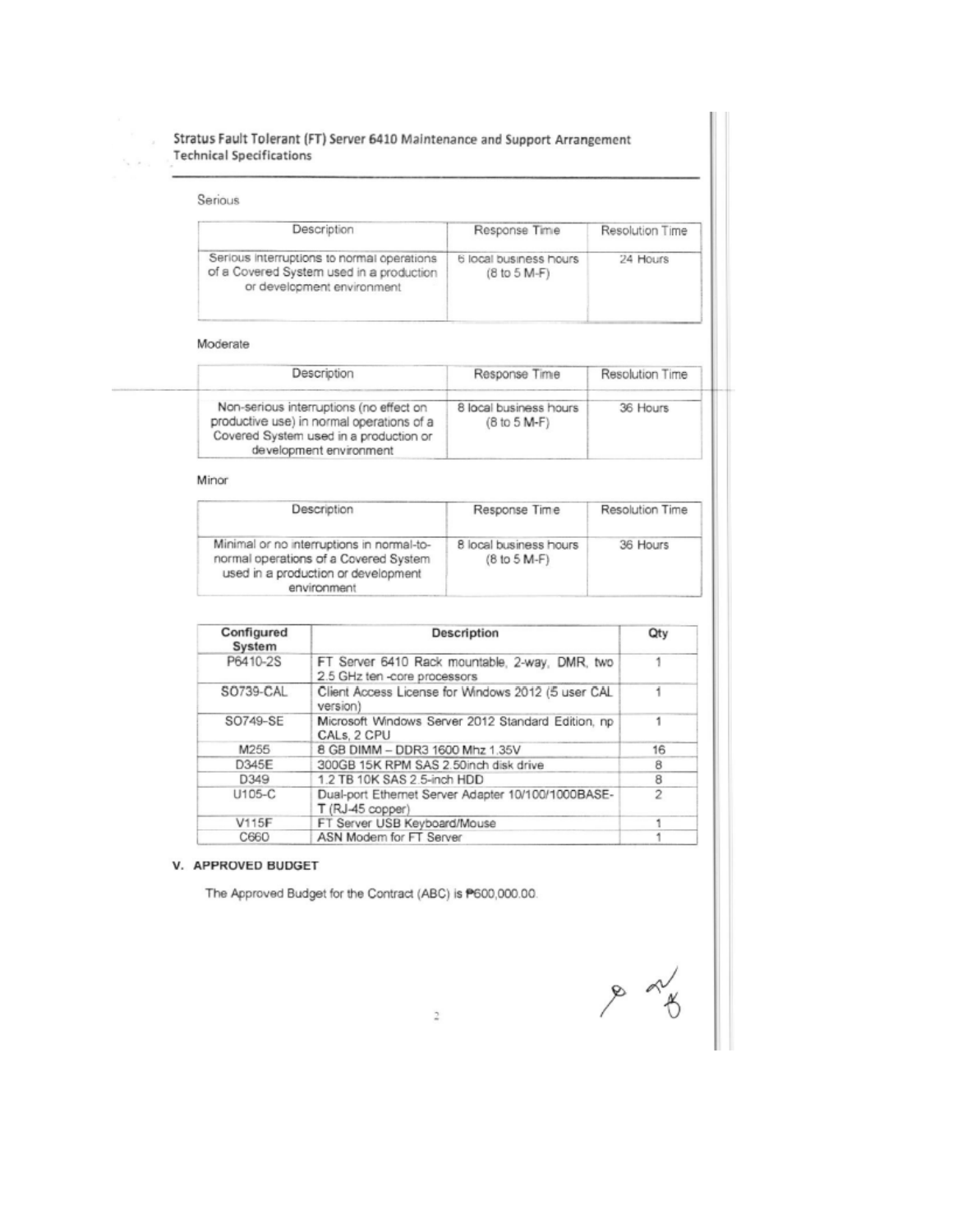Stratus Fault Tolerant (FT) Server 6410 Maintenance and Support Arrangement **Technical Specifications** 

## VI. PAYMENT

DBP shall pay the corresponding price to the Vendor via credit to its deposit account within Fifteen (15) calendar days from receipt of the Vendor's Sales Invoice and submission of the documentary requirements as enumerated under this Technical Specifications, if any, subject to the usual government audit/accounting/procurement policies, provided the Vendor has generated a positive performance assessment to be conducted by DBP in accordance with established metrics.

## VII. PERFORMANCE BOND

The Vendor is required to submit a Performance Security in any of the following Forms and Percentages:

| Forms of Performance Security                                                                                                                                                                                                                  | Minimum Percentage (%)<br>of Contract Price per Year |
|------------------------------------------------------------------------------------------------------------------------------------------------------------------------------------------------------------------------------------------------|------------------------------------------------------|
| Cash, Cashier's / Manager's Check issued by a Universal<br>or Commercial Bank                                                                                                                                                                  |                                                      |
| Bank Draft / Guarantee or Irrevocable Letter of Credit (LC)<br>issued by a Universal or Commercial Bank; provided,<br>however that it shall be confirmed or authenticated by a<br>Universal or Commercial Bank, if issued by a Foreign<br>Bank | Five Percent (5%)                                    |
| Surety Bond callable upon demand issued by a Surety or<br>Insurance Company together with Certificate issued by<br>Insurance Commission certifying the Surety or Insurance<br>Company is authorized to issue such Surety Bond                  | Thirty Percent (30%)                                 |

The Performance Security shall be effective for one (1) year upon receipt of the Notice to Proceed (NTP) and will only be released after the lapse of the contract period. In the event of any extension of the term of this Agreement, the Performance Security shall be renewed accordingly.

## VIII. NON-DISCLOSURE CONDITION

The vendor shall strictly adhere to the confidentiality agreement with the Bank. Information about DBP and its operation in this document is considered proprietary and confidential and must be treated as such by the recipients of this Technical Specifications. In the same manner, the responses to the Technical Specification which shall be specified as confidential shall not be disclosed to any third party.

- 1. Each party agrees to hold and maintain confidential all materials and information which shall come into its possession or knowledge in connection with the project or its performance, and not to make use hereof other than for the purpose of this project.
- 2. After completion of the project, all materials, data, proprietary information and other related documents provided to the winning vendor and which are hereby deemed owned by DBP shall be returned to DBP.
- 3. The winning vendor undertake that it shall make appropriate instructions to its employees who need to have access to such information and materials to satisfy and comply with its confidential obligation as set forth in this Section.

 $e^{b}$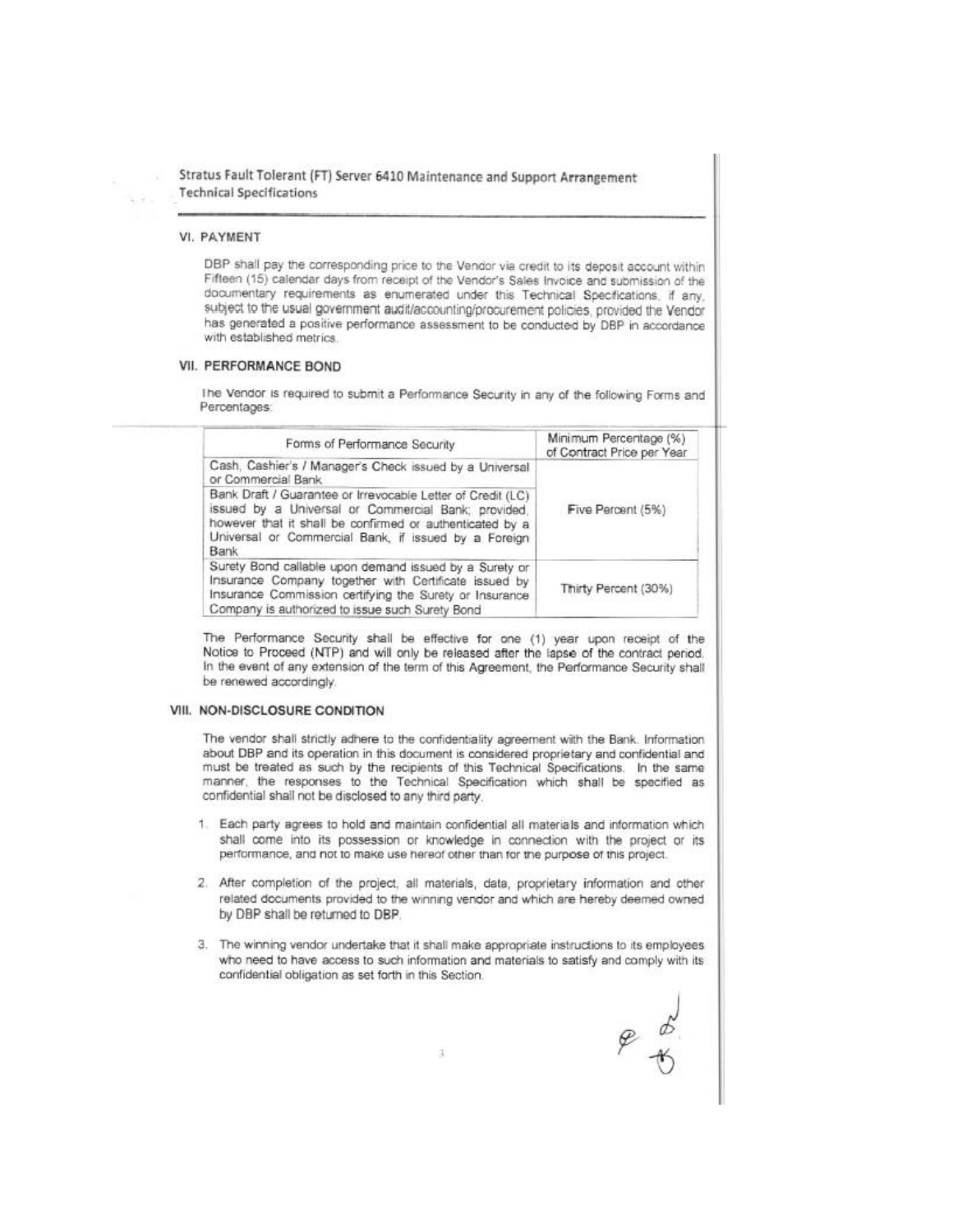Stratus Fault Tolerant (FT) Server 6410 Maintenance and Support Arrangement **Technical Specifications** 

- 4. This confidentiality obligation shall survive even after the termination of the contract
- $\mathbf{r}_i$ The winning vendor shall, likewise, oblige the provider to be bound by this confidentiality contract.
- 6. The winning vendor's breach of this confidentiality provision shall entitle DBP to legal and other equitable remedies including but not limited to the immediate cancellation of the contract and shall entitle DBP for claim for damages and injunctive relief under the circumstances. DBP may also elect to terminate further access by the winning bidder to any data and information.
- 7. A Non-Disclosure Agreement between DBP and the winning vendor will form part of the contract that outlines confidential material, knowledge, or information that both parties wish to share with one another for certain purposes but wish to restrict access for or by third parties.

## IX. LIQUIDATED DAMAGES

If the Vendor fails to satisfactorily perform the services within the period(s) specified in the Agreement inclusive of duly granted time extensions if any, DBP shall, without prejudice to its other remedies under the Agreement and under applicable laws, deduct from the Contract Price, as liquidated damages, the applicable rate of 1/10 of 1% of the cost of the unperformed portion for every day of delay until actual delivery or performance.

The maximum deduction shall be 10% of the amount of Agreement. Once the maximum amount of liquidated damages reaches ten percent (10%), DBP may rescind or terminate the Agreement, without prejudice to other courses of action and remedies open to it.

#### X. OGCC REVIEW

The parties agree to supplement/amend/restate the agreement, including all its amendments/supplements, to incorporate the comments/revisions, if any, of the Office of the Government Corporate Counsel, with effect from the date of signing thereof.

Recommended by:

**ERT & CALIMLIM** Senior Manager

Approved by:

A. BONTO JOSE MAR Vice President

E M. ESTRELLA **ANABEL** Senior Assistant Vice President